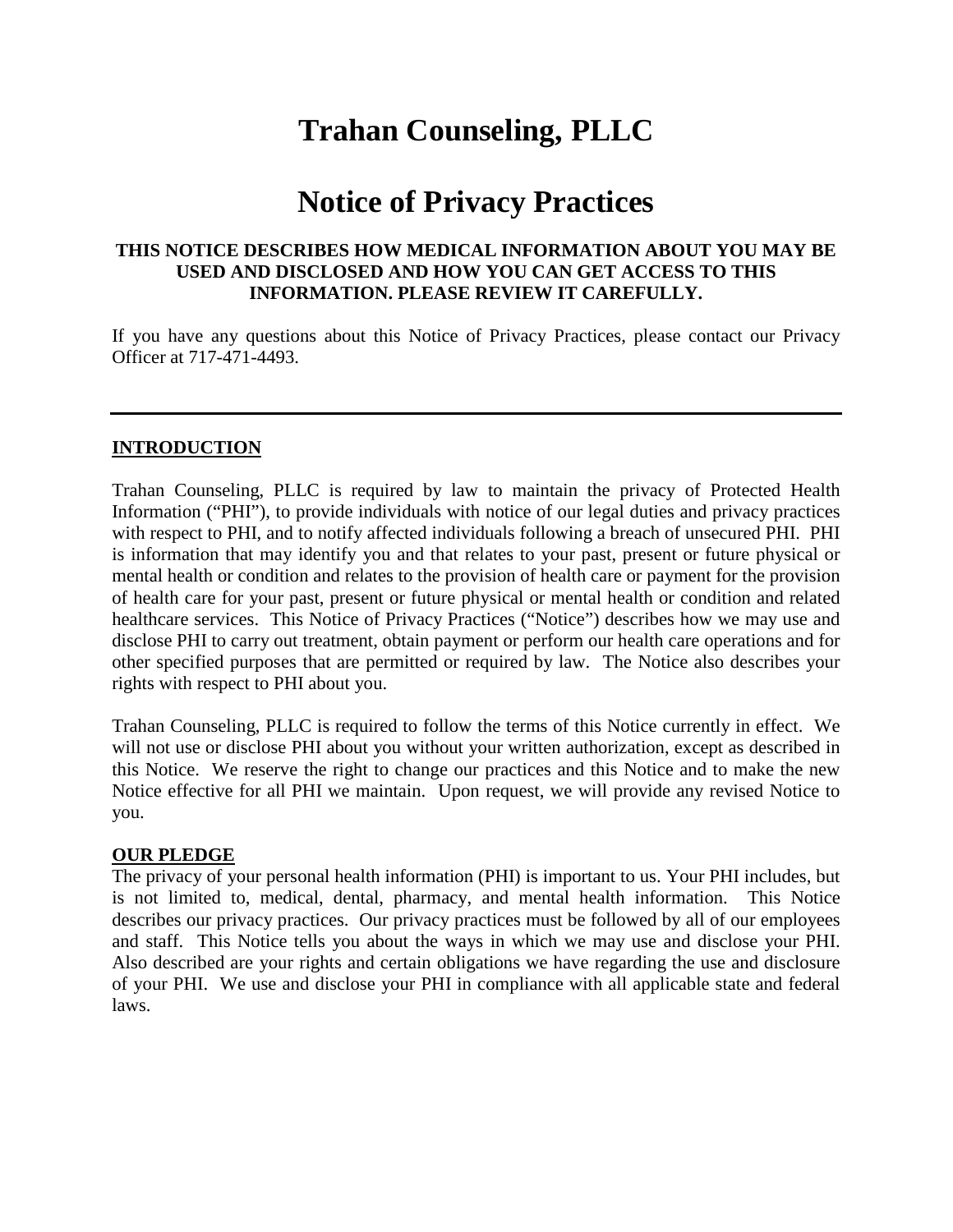# **HOW PHI ABOUT YOU MAY BE USED AND DISCLOSED**

The following categories describe different ways that we use and disclose PHI. For each category of use or disclosure, an explanation of what is meant and some examples are provided. Not every use or disclosure in a category will be listed. However, all of the ways we are permitted to use and disclose PHI will fall within one of the categories.

**For Treatment.** We may use or disclose your health information to provide and coordinate the mental health treatment and services you receive. For example, if your mental health care needs to be coordinated with the medical care provided to you by another physician, we may disclose your health information to a physician or other healthcare provider.

**For Payment.** We may use and disclose your health information for various payment-related functions, so that we can bill for and obtain payment for the treatment and services we provide for you. For example, your PHI may be provided to an insurance company so that they will pay claims for your care.

For **Healthcare Operations.** We may use and disclose your health information for certain operational, administrative and quality assurance activities, in connection with our healthcare operations. These uses and disclosures are necessary to run the practice and to make sure that our patients receive quality treatment and services. For example, healthcare operations include quality assessment and improvement activities, reviewing the competence or qualifications of healthcare professionals, evaluating practitioner and provider performance, conducting training programs, accreditation, certification, licensing or credentialing activities.

**For Special Purposes.** We are permitted under federal and applicable state law to use or disclose your PHI without your permission only when certain circumstances may arise. We are likely to use or disclose your PHI without your permission for the following purposes:

- **Individuals Involved in Your Care or Payment for Your Care**. We may disclose PHI to a close personal friend or family member who is involved in your medical care or payment for your care.
- **Disclosures to Parents or Legal Guardians.** If you are a minor, we may release your PHI to your parents or legal guardians when we are permitted or required under federal and applicable state law.
- **Worker's Compensation.** We may disclose your PHI to the extent authorized by and necessary to comply with laws relating to worker's compensation or other similar programs established by law.
- **Public Health.** We may disclose your PHI to federal, state, or local authorities, or other entities charged with preventing or controlling disease, injury, or disability for public health activities.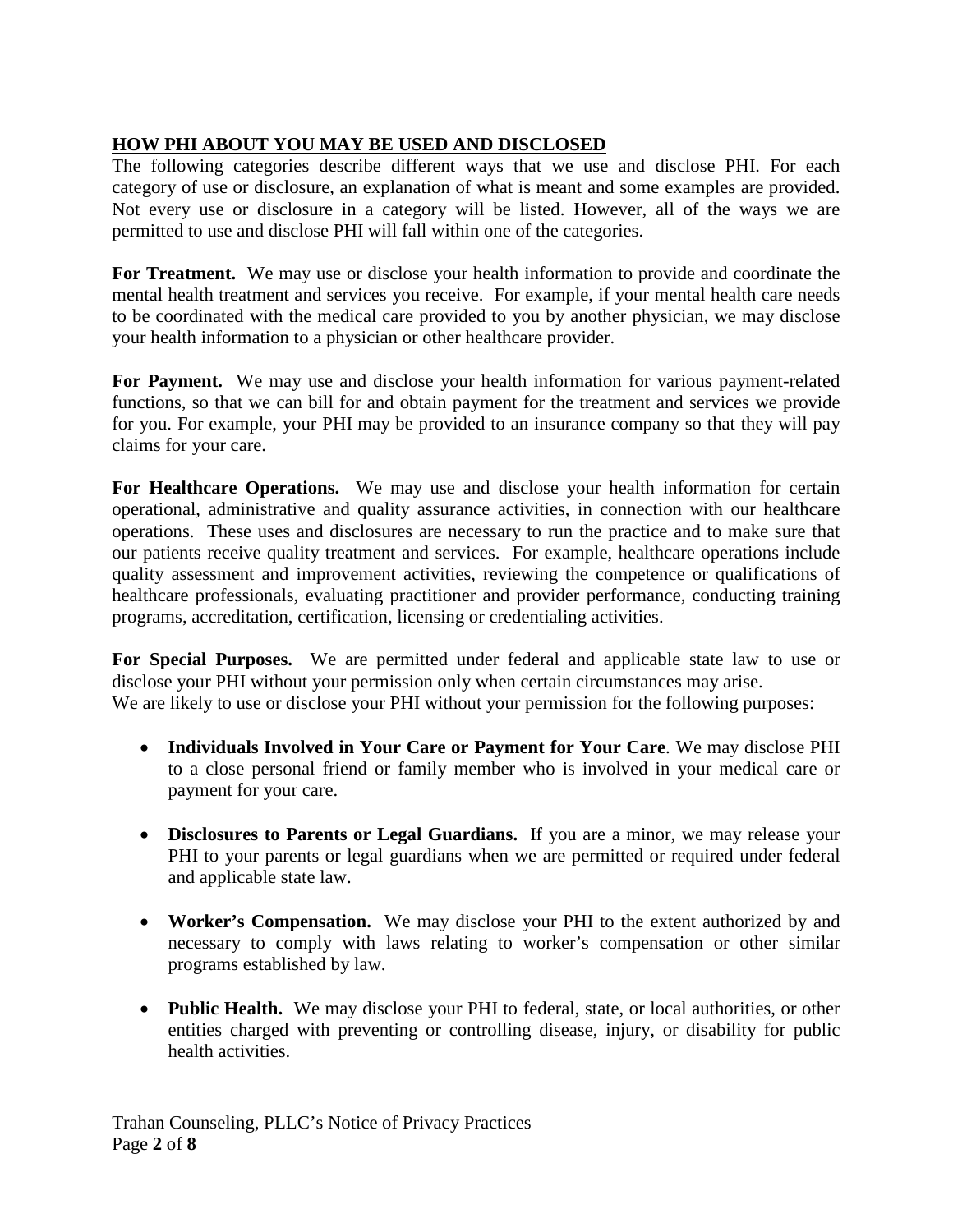- **Health oversight activities:** We may disclose your PHI to an oversight agency for activities authorized by law. These oversight activities include audits, investigations, and inspections, as necessary for our licensure and for government monitoring of the health care system, government programs, and compliance with federal and applicable state law.
- **Law Enforcement.** We may disclose your PHI for law enforcement purposes as required by law or in response to a court order, subpoena, warrant, summons, or similar process; to identify or locate a suspect, fugitive, material witness, or missing person; about a death resulting from criminal conduct; about crimes on the premises or against a member of our workforce; and in emergency circumstances, to report a crime, the location, victims, or the identity, description, or location of the perpetrator of a crime.
- **Judicial and administrative proceedings.** If you are involved in a lawsuit or a legal dispute, we may disclose your PHI in response to a court or administrative order, subpoena, discovery request, or other lawful process.
- **United States Department of Health and Human Services**. Under federal law, we are required to disclose your PHI to the U.S. Department of Health and Human Services to determine if we are in compliance with federal laws and regulations regarding the privacy of health information.
- **Research.** Under certain circumstances, we may use or disclose your PHI for research purposes. However, before disclosing your PHI, the research project must be approved by an institutional review board or privacy board that has reviewed the research proposal and established protocols to ensure the privacy of your PHI.
- **Coroners, medical examiners, and funeral directors.** We may release your PHI to assist in identifying a deceased person or determine a cause of death.
- **Organ or tissue procurement organizations**. Consistent with applicable law, we may disclose your PHI to organ procurement organizations or other entities engaged in the procurement, banking, or transplantation of organs for the purpose of tissue donation and transplant.
- **Notification.** We may use or disclose your PHI to assist in a disaster relief effort so that your family, personal representative, or friends may be notified about your condition, status, and location.
- **Correctional institution**. If you are or become an inmate of a correctional institution, we may disclose to the institution or its agents PHI necessary for your health and the health and safety of others.
- **To Avert a Serious Threat to Health or Safety.** We may use and disclose your PHI to appropriate authorities when necessary to prevent a serious threat to your health and safety or the health and safety of another person or the public. We may disclose your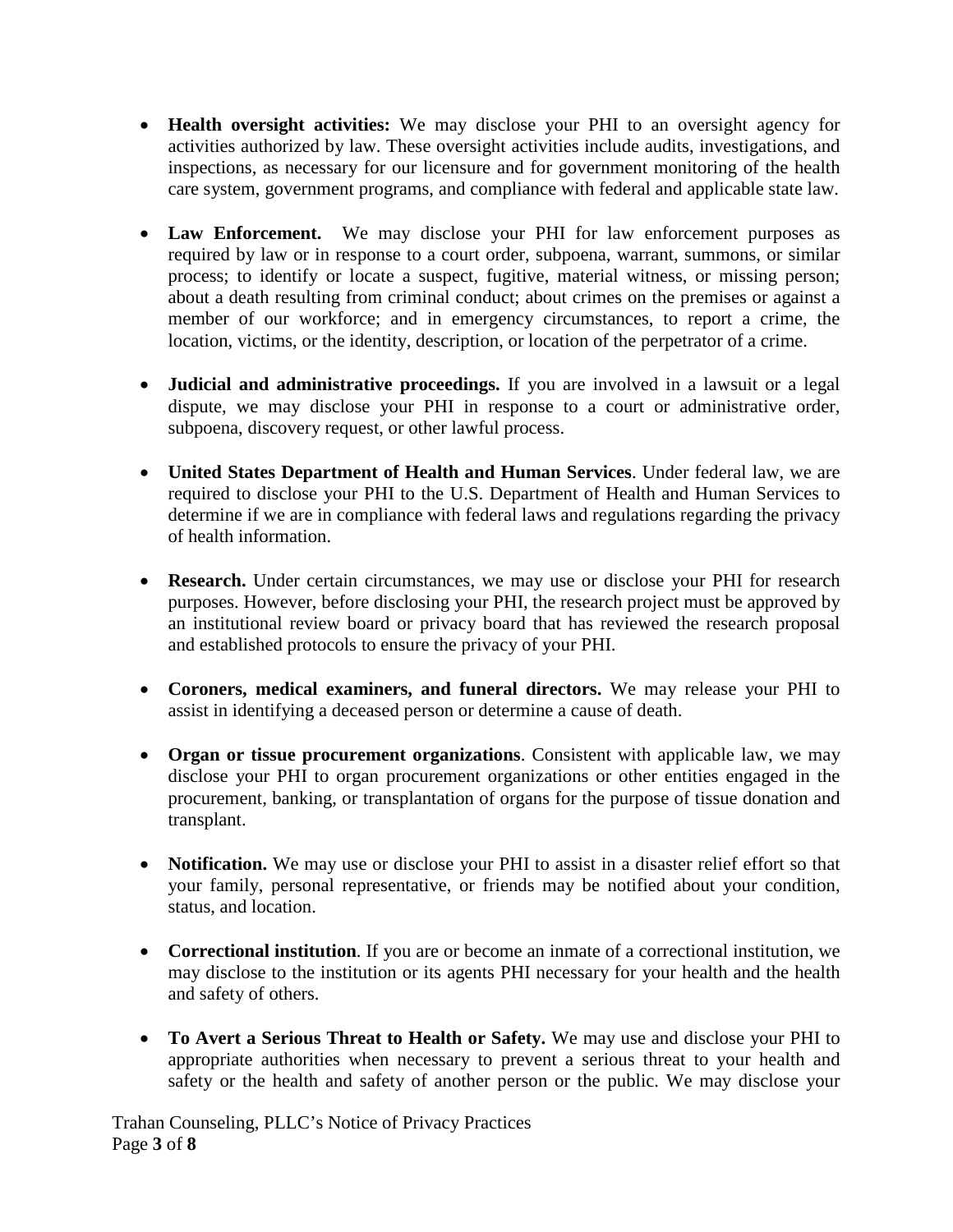health information to appropriate authorities if we reasonably believe that you are a possible victim of abuse, neglect, or domestic violence or the possible victim of other crimes.

- **Military and Veterans.** If you are a member of the armed forces, we may release your PHI as required by military command authorities. We may also release PHI about foreign military personnel to the appropriate military authority.
- **National Security, Intelligence Activities and Protective Services for the President and Others.** We may disclose your PHI to authorized federal officials for intelligence, counterintelligence, provision of protection to the President, other authorized persons or foreign heads of state, and other national security activities authorized by law.
- As required by law. We must disclose your PHI when required to do so by applicable federal or state law.
- **Treatment Alternatives**. We may use and disclose PHI to tell you about or recommend possible alternative treatments, therapies, health care providers, or settings of care that may be of interest to you.
- **Health-Related Benefits and Services**. We may use and disclose PHI to tell you about health-related benefits or services that may be of interest to you.
- **Appointment Reminders.** We may use or disclose PHI to provide you with appointment reminders (such as voicemail messages, postcards, or letters). You have a right, as explained below, to request restrictions or limitations on the PHI we disclose. You also have a right, as explained below, to request that information be communicated with you in a certain way or at a certain location.

## **Other Uses and Disclosures of PHI**

Your Authorization. We will obtain your written authorization before using or disclosing your PHI for purposes other than those described above (or as otherwise permitted or required by law). If you give us an authorization, you may revoke it by submitting a written notice to our Privacy Officer at the address listed below. Your revocation will become effective upon our receipt of your written notice. If you revoke your authorization, we will no longer use or disclose health information about you for the reasons covered by the written authorization. Your revocation will not affect any use or disclosures permitted by your authorization while it was in effect. Unless you give us a written authorization, we cannot use or disclose your health information for any reason except those described in this Notice.

**Psychotherapy Notes.** We will not use or disclose psychotherapy notes without your written authorization, and only as permitted by law.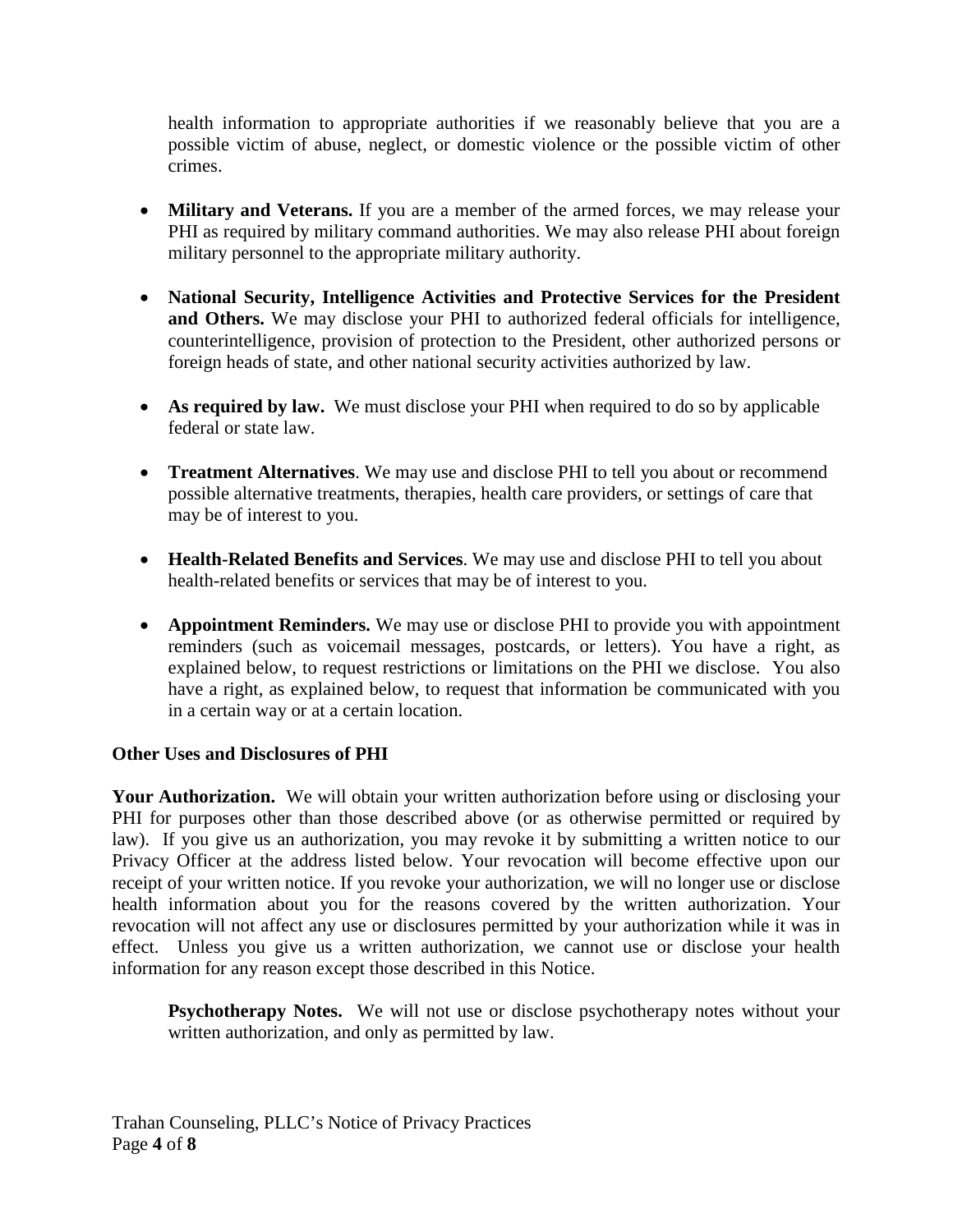**Marketing Health-Related Services.** We will not use or disclose your protected health information for marketing communications without your written authorization, and only as permitted by law.

Sale of PHI. We will not sell your protected health information without your written authorization, and only as permitted by law.

### **CHANGES TO THIS NOTICE**

We reserve the right to change our privacy practices and the terms of this Notice at any time, provided such changes are permitted by applicable law. We reserve the right to make the changed Notice effective for all health information that we maintain, including health information we created or received before we made the changes. When we make a change in our privacy practices, we will change this Notice and make the new Notice available to you.

#### **YOUR HEALTH INFORMATION PRIVACY RIGHTS**

You have privacy rights under federal and state laws that protect your health information. These rights are important for you to know. You can exercise these rights, ask questions about them, and file a complaint if you think that your rights are being denied or your health information isn't being protected. Providers and health insurers who are required to follow federal and state privacy laws must comply with the following rights:

**To Request Restrictions on Certain Uses and Disclosures of PHI.** You have the right to request restrictions on our use or disclosure of your PHI by sending a written request to the Privacy Office. We are not required to agree to those restrictions. We cannot agree to restrictions on uses or disclosures that are legally required, or which are necessary to administer our business. We must agree to the request to restrict disclosure of PHI to a health plan if the disclosure is for the purpose of carrying out payment or health care operations and is not otherwise required by law, and the PHI pertains solely to a health care item or service for which you, or another individual other than a health plan on behalf of you, has paid us in full.

**To Request Confidential Communications.** You have the right to request that PHI be communicated to you by alternative means or at alternative locations. For example, you can ask that you only be contacted at work or by mail. We will accommodate all reasonable requests.

**To Access PHI.** You have the right of access to inspect and obtain a copy of your PHI. You may not be able to obtain all of your information in a few special cases. For example, if your treatment provider determines that the information may endanger you or someone else. In most cases, your copies must be given to you within thirty (30) days, but may be extended for another thirty (days) if you are given a reason by us in writing. We may charge you a fee for the costs of copying, mailing and supplies that are necessary to fulfill your request.

In accordance with Texas law, you have the right to obtain a copy of your PHI in electronic form for records that we maintain using an Electronic Health Records (EHR) system capable of fulfilling the request. Where applicable, we must provide those records to you or your legally authorized representative in electronic form within fifteen (15) days of receipt of your written

Trahan Counseling, PLLC's Notice of Privacy Practices Page **5** of **8**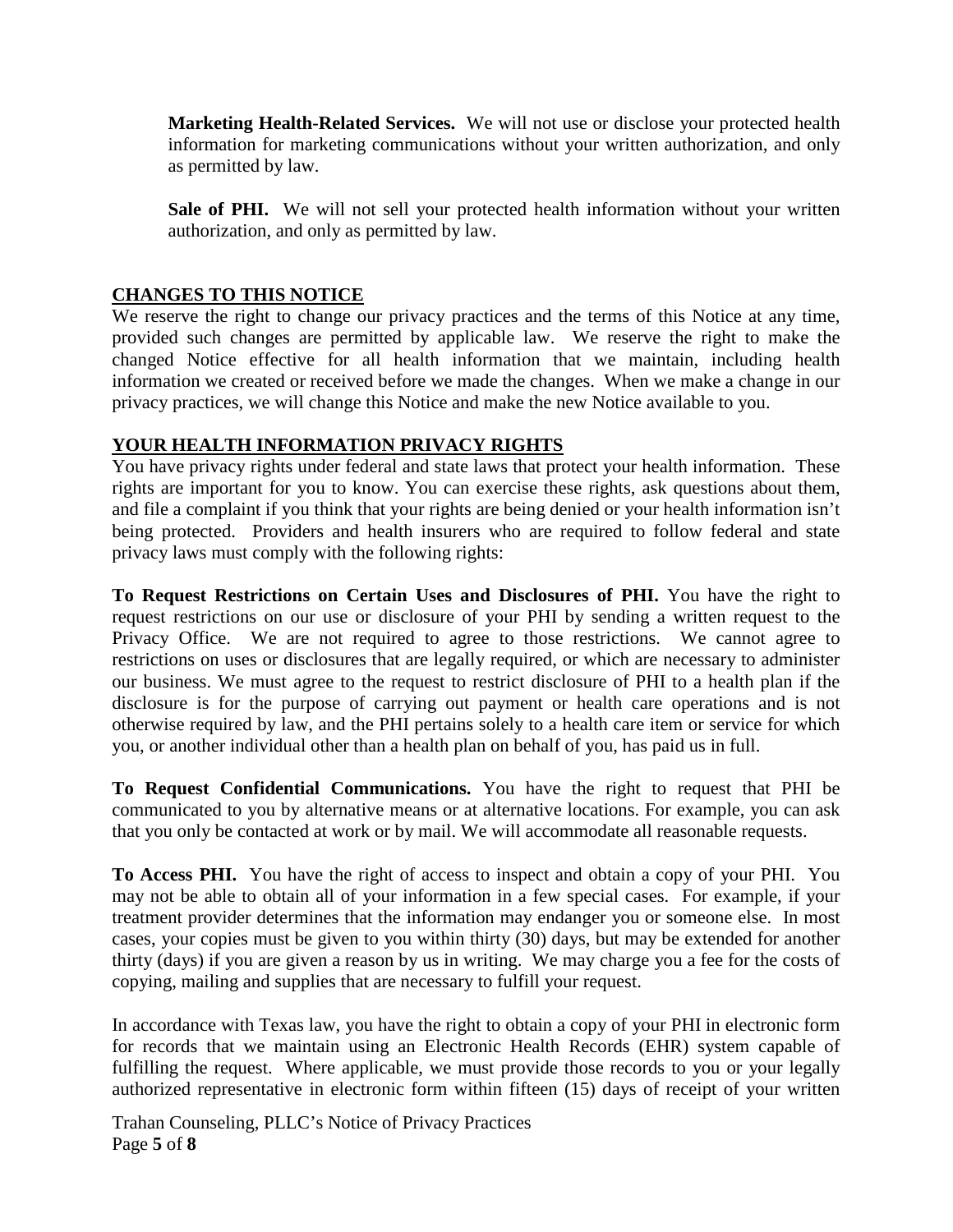request and a valid authorization for electronic disclosure of PHI. You may request a copy of an authorization from the Privacy Office at the address below.

**To Obtain a Paper Copy of the Notice Upon Request.** You may request a copy of our current Notice at any time. Even if you have agreed to receive the Notice electronically, you are still entitled to a paper copy. You may obtain a paper copy from the Privacy Office at the address below. A reasonable fee may be charged for the costs of copying, mailing or other supplies associated with your request.

**To Request an Amendment of PHI.** If you feel that PHI we have about you is incorrect or incomplete, you may request an amendment to the information. Requests must identify: (i) which information you seek to amend, (ii) what corrections you would like to make, and (iii) why the information needs to be amended. We will respond to your request in writing within 60 days (with a possible 30-day extension). In our response, we will either: (i) agree to make the amendment, or (ii) inform you of our denial, explain our reason, and outline appeal procedures. If denied, you have the right to file a statement of disagreement with the decision. We will provide a rebuttal to your statement and maintain appropriate records of your disagreement and our rebuttal.

**To Receive an Accounting of Disclosures**. You have the right to request an accounting of your PHI disclosures for purposes other than treatment, payment or healthcare operations. Your request must state a time period. The time period for the accounting of disclosures must be limited to less than 6 years from the date of the request. We will respond in writing within 60 days of receipt of your request (with a possible 30-day extension). We will provide an accounting per 12-month period free of charge, but you may be charged for the cost of any subsequent accountings. We will notify you in advance of the cost involved, and you may choose to withdraw or modify your request at that time.

**To Notification in the Event of a Breach**. You have a right to be notified of an impermissible use or disclosure that compromises the security or privacy of your PHI.

We will provide notice to you as soon as is reasonably possible and no later than sixty (60) calendar days after discovery of the breach and in accordance with federal and state law.

**To File a Complaint.** If you believe your privacy rights have been violated, you may file a complaint with our privacy officer, listed below. You may also file a complaint directly with any or all of the following federal and state agencies: the Secretary of the Department of Health and Human Services, the Office of the Attorney General of Texas, or the applicable Board of the Texas Department of Health and Human Services: Texas State Board of Examiners of Professional Counselors, Texas State Board of Examiners of Marriage and Family Therapists or Texas State Board of Social Worker Examiners. We will provide you with the addresses to file your complaint with the Secretary, the Office of the Attorney General of Texas and the or the applicable Board of the Texas Department of Health and Human Services: Texas State Board of Examiners of Professional Counselors, Texas State Board of Examiners of Marriage and Family Therapists or Texas State Board of Social Worker Examiners, upon request. You will not be penalized in any way for filing a complaint.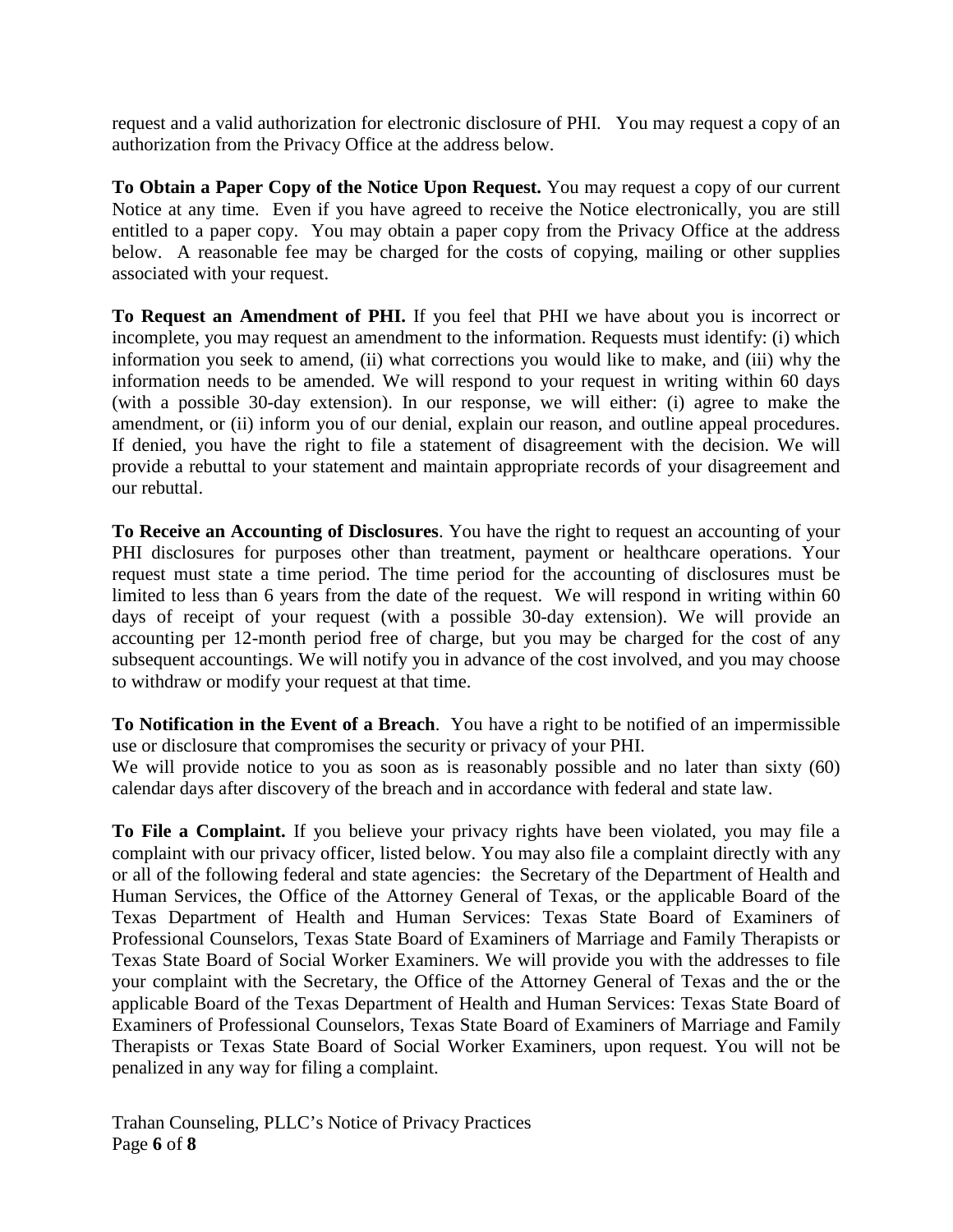If you want more information about our privacy practices or have questions or concerns, please contact us.

Privacy Officer:

Lisa Hughes Trahan 631 Mill Street, Suite 101 San Marcos, TX 78666